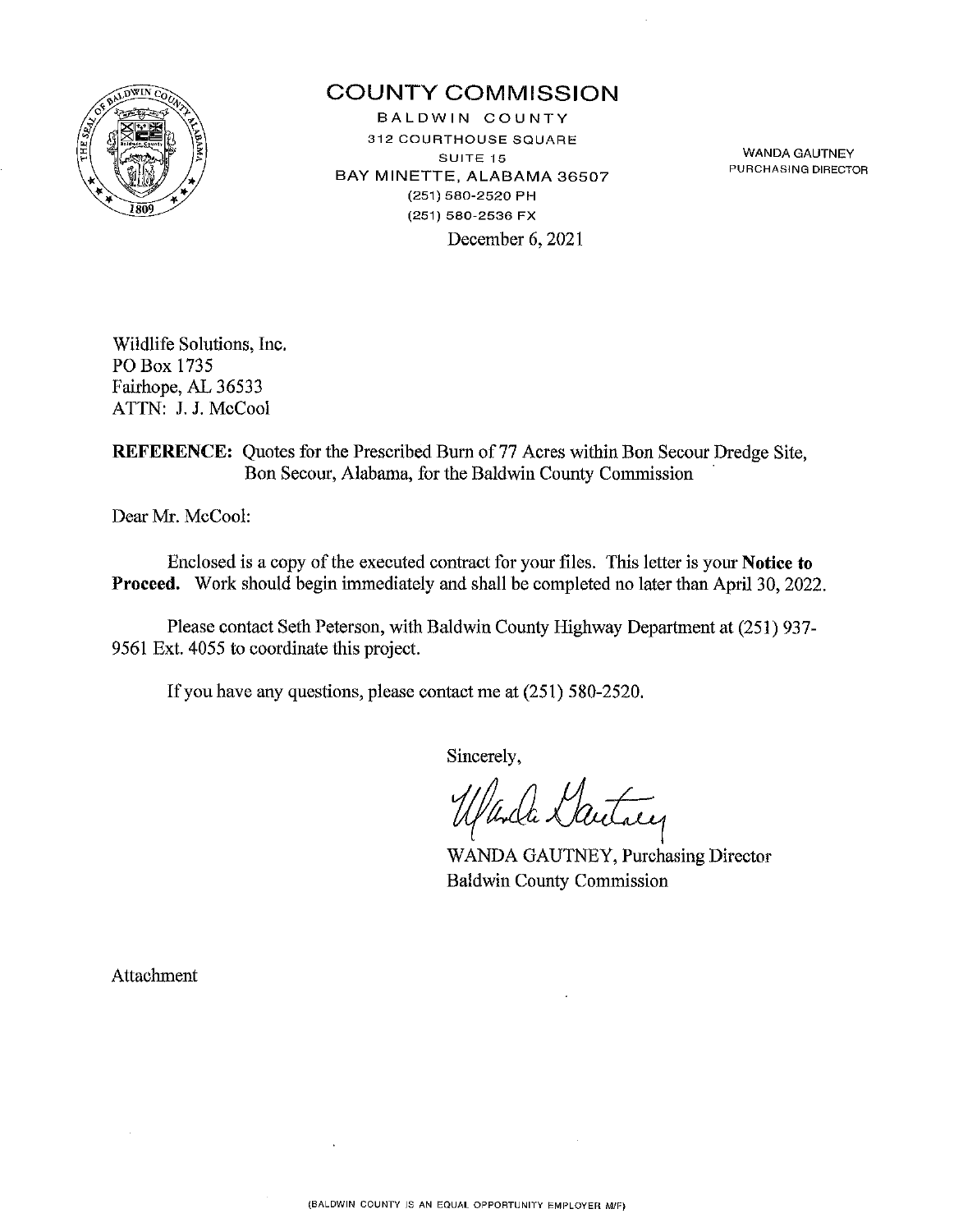State of Alabama (1) County of Baldwin )

 $\sim 10^6$ 

 $\mathcal{A}=\{A_1,\ldots,A_n\}$  . The  $\mathcal{A}$ 

 $\sim$ 

 $\mathbf{r}$ 

### **CONTRACT FOR PUBLIC WORKS SERVICES**

This Contract for **Professional and Construction** Services is made and entered into by and between the County of Baldwin (hereinafter called "COUNTY") acting by and through its governing body, the Baldwin County Commission, and Wildlife Solutions, Inc., (hereinafter referred to as "PROVIDER").

#### **WITNESSETH:**

**Whereas,** the Baldwin County Commission staff obtained quotes to implement a Prescribed Burn of 77 acres within the Bon Secour Dredge Site, Bon Secour, Alabama; and

**Whereas,** PROVIDER presented the quote to the COUNTY. Therefore, COUNTY wishes to retain PROVIDER, and PROVIDER wishes to provide those services hereinafter set out under the following terms and conditions.

**NOW, THEREFORE,** in consideration of the premises and the mutual covenants herein contained, the sufficiency of which being hereby acknowledged, PROVIDER and COUNTY do hereby agree as follows:

**I.** Defmitions. The following terms shall have the following meanings:

| A. COUNTY:   | Baldwin County, Alabama                  |
|--------------|------------------------------------------|
|              | B. COMMISSION: Baldwin County Commission |
| C. PROVIDER: | Wildlife Solutions, Inc.                 |

**II.** Obligations Generally. The COUNTY hereby retains, and the PROVIDER agrees to perform for the COUNTY, those public works services as hereinafter set forth. This document shall serve as the binding contract for the services of PROVIDER. PROVIDER shall immediately commence performance of the services outlined herein upon full execution of this Contract. All work shall be commenced and completed in a timely manner as, and at the times, herein set out.

**III.** Recitals Included. The above recitals and statements are incorporated as part of this Contract and shall have the effect and enforceability as all other provisions herein.

 $\sim 10^6$ 

 $\mathcal{L}^{\text{max}}$  ,  $\mathcal{L}^{\text{max}}_{\text{max}}$ 

1of8

กัน คลิกัน ค.ศ. 1920 - มีนาคม 1930 (ค.ศ. 1930)<br>มหาศักราช 1930 (ค.ศ. 1930)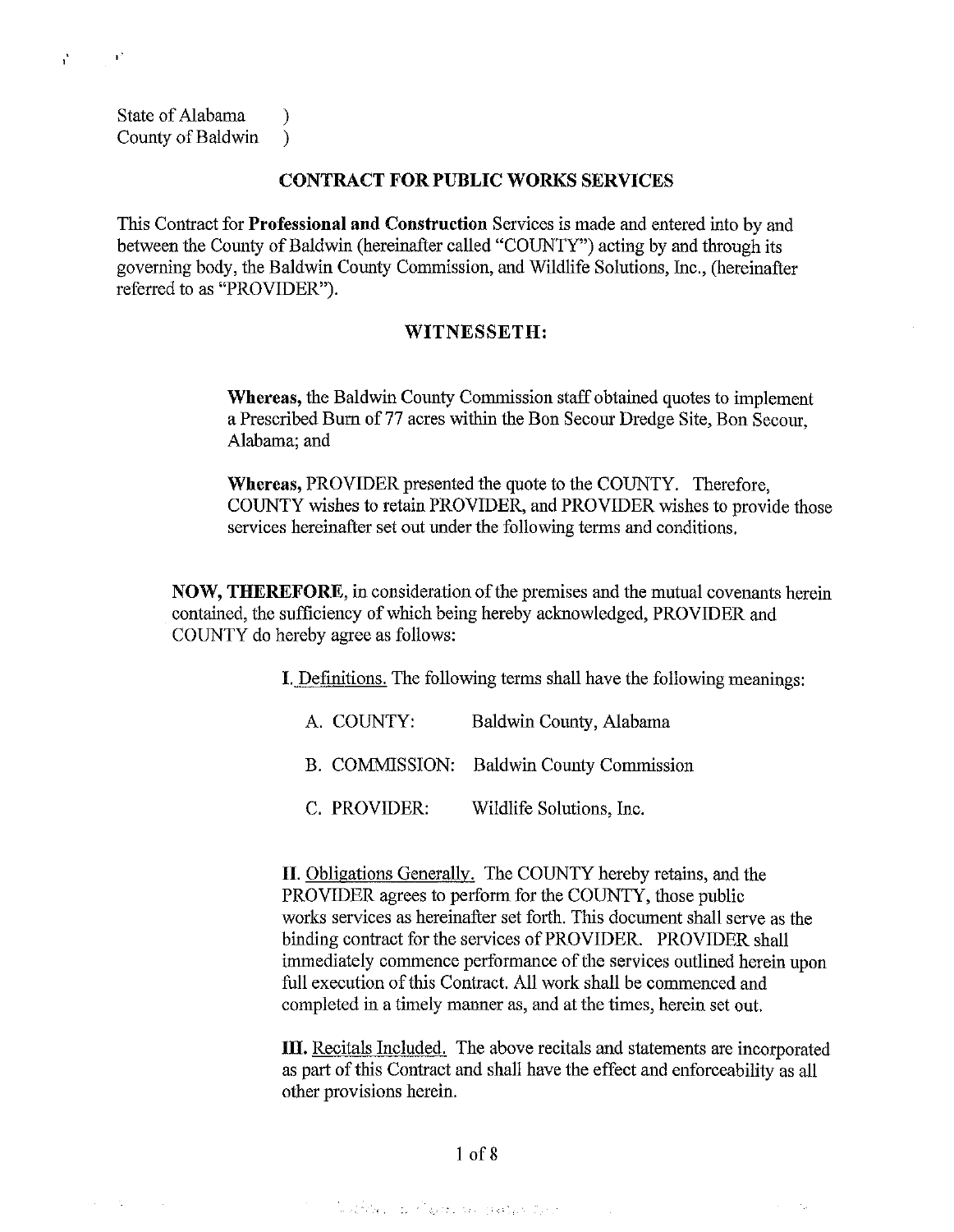**IV.** Professional Qualifications. For the purpose of this Contract, the PROVIDER represents and warrants to the COUNTY that it possesses the professional, technical, and administrative personnel with the specific experience and training necessary to provide the professional services required herein.

V. No Prohibited Exclusive Franchise. The COUNTY neither perceives nor intends, by this Contract, a granting of an exclusive franchise or violation of Art. I, Section 22 of the Alabama Constitution.

**VI.** Representation/Warrantv of Certifications, Etc. PROVIDER represents and warrants that PROVIDER is presently certified, licensed and otherwise permitted under all necessary and applicable laws and regulations to perform the services herein, and that PROVIDER shall renew, maintain, and otherwise ensure that all such certifications, licenses, and permits are current and valid, without interruption, for and through completion of the services. The representation and warranty aforesaid is a material inducement to the COUNTY in entering this Contract, and the parties agree that the breach thereof shall be deemed material at the County's option.

**VII.** Legal Compliance. PROVIDER shall at all times comply with all applicable Federal, State, local and municipal laws and regulations.

**VIII.** Independent Contractor. PROVIDER acknowledges that it is an independent contractor, and PROVIDER shall at all times remain as such in performing the services under this Contract. PROVIDER is not an employee, servant, partner, or agent of the COUNTY and has no authority, whether express or implied, to contract for or bind the COUNTY in any manner. The parties agree that PROVIDER shall be solely responsible for and shall have full and unqualified control over developing and implementing its own means and methods, as it deems necessary and appropriate in providing the aforementioned services, and that the COUNTY's interests herein are expressly limited to the results of said services. PROVIDER is not entitled to unemployment insurance benefits, and PROVIDER is responsible for and obligated to pay any and all federal and state income tax on any monies paid pursuant to this Contract.

**IX.** No Agency Created. It is neither the express nor the implied intent of PROVIDER or COUNTY to create an agency relationship pursuant to this Contract. Therefore, the PROVIDER does not in any manner act on behalf of COUNTY and the creation of such a relationship is prohibited and void.

 $\mathcal{L}_{\text{max}}$  , where  $\mathcal{L}_{\text{max}}$ 

 $\bar{z}$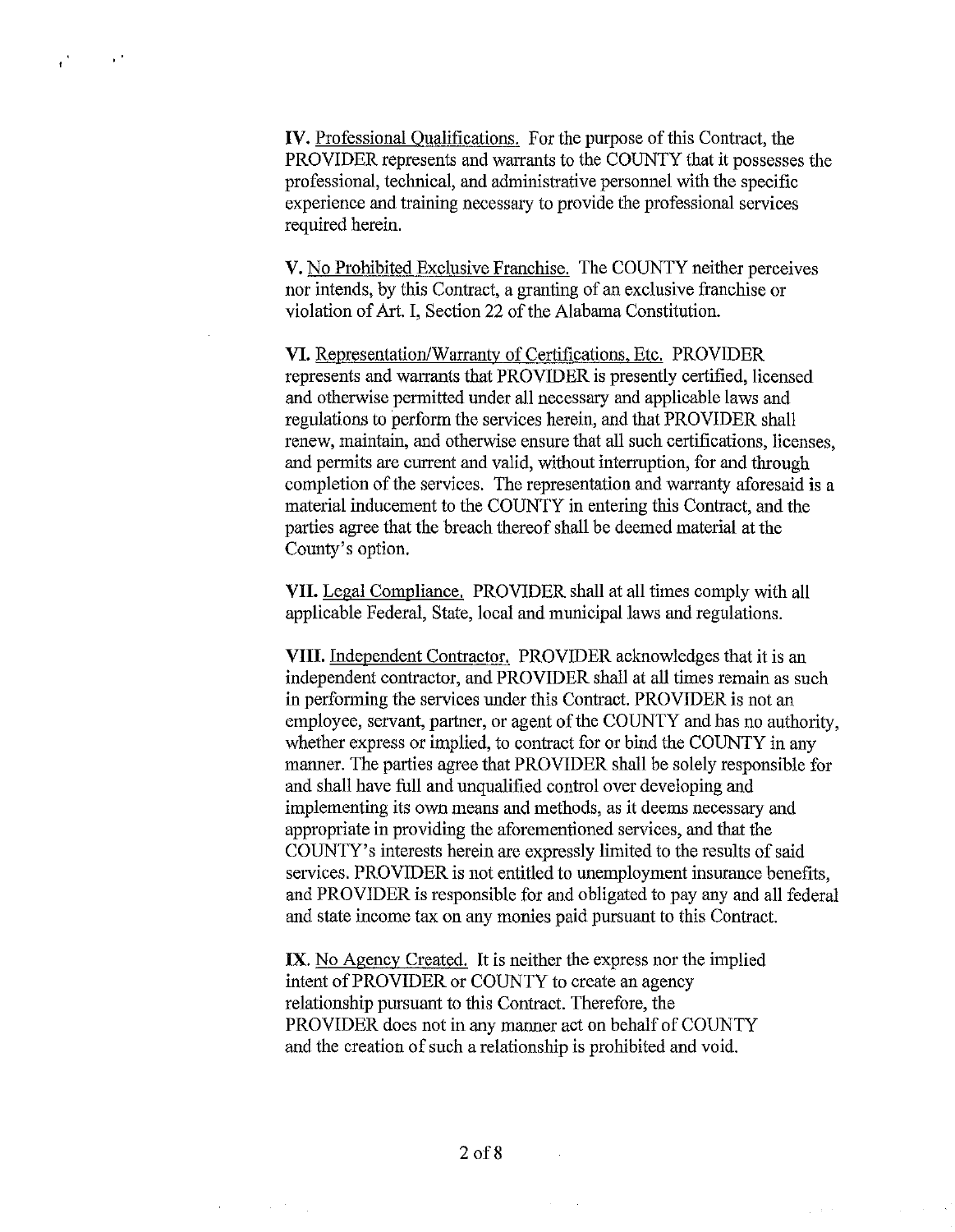**X.** Unenforceable Provisions. If any one or more of the provisions contained herein shall, for any reason, be held to be invalid, illegal or unenforceable in any respect, then such provision or provisions shall be deemed severable from the remaining provisions hereof, and such invalidity, illegality or unenforceability shall not affect any other provision hereof. This Contract shall be construed as if such invalid, illegal or unenforceable provision had never been contained herein.

 $\mathcal{A}^{\dagger}$ 

 $\mathbf{r}^{\prime}$ 

**XI.** Entire Agreement. This Contract represents the entire and integrated agreement between COUNTY and PROVIDER and supersedes all prior negotiations, representations, or agreements, either written or oral. This Contract may be amended only by written instrument signed by all parties.

**XII.** Failure to Strictly Enforce Performance. The failure of the COUNTY to insist upon the strict performance of any of the terms, covenants, agreements and conditions of this Contract shall not constitute, and shall never be asserted by PROVIDER as constituting, a default or be construed as a waiver or relinquishment of the right of the COUNTY to thereafter enforce any such term, covenant, agreement, or condition, but the same shall continue in full force and effect.

**XIII.** Assignment. This Contract or any interest herein shall not be assigned transferred or otherwise encumbered by PROVIDER without the prior written consent of the COUNTY, which may be withheld or granted in the sole discretion of the COUNTY.

**XIV.** Ownership of Documents/Work. The COUNTY shall be the owner of all copyright or other intellectual property rights in reports, documents and deliverables produced and paid for under this Contract, and to the extent permitted by Alabama law, any such material may be reproduced and reused at the discretion of the COUNTY without payment of further consideration. PROVIDER shall not transfer, disclose, or otherwise use such information for any purpose other than in performance of the services hereunder, without the COUNTY's prior written consent, which may be withheld or granted in the sole discretion of the COUNTY.

**XV.** Notice. Notice required herein shall be in writing, unless otherwise allowed, and said notice shall be deemed effective when received at the following addresses: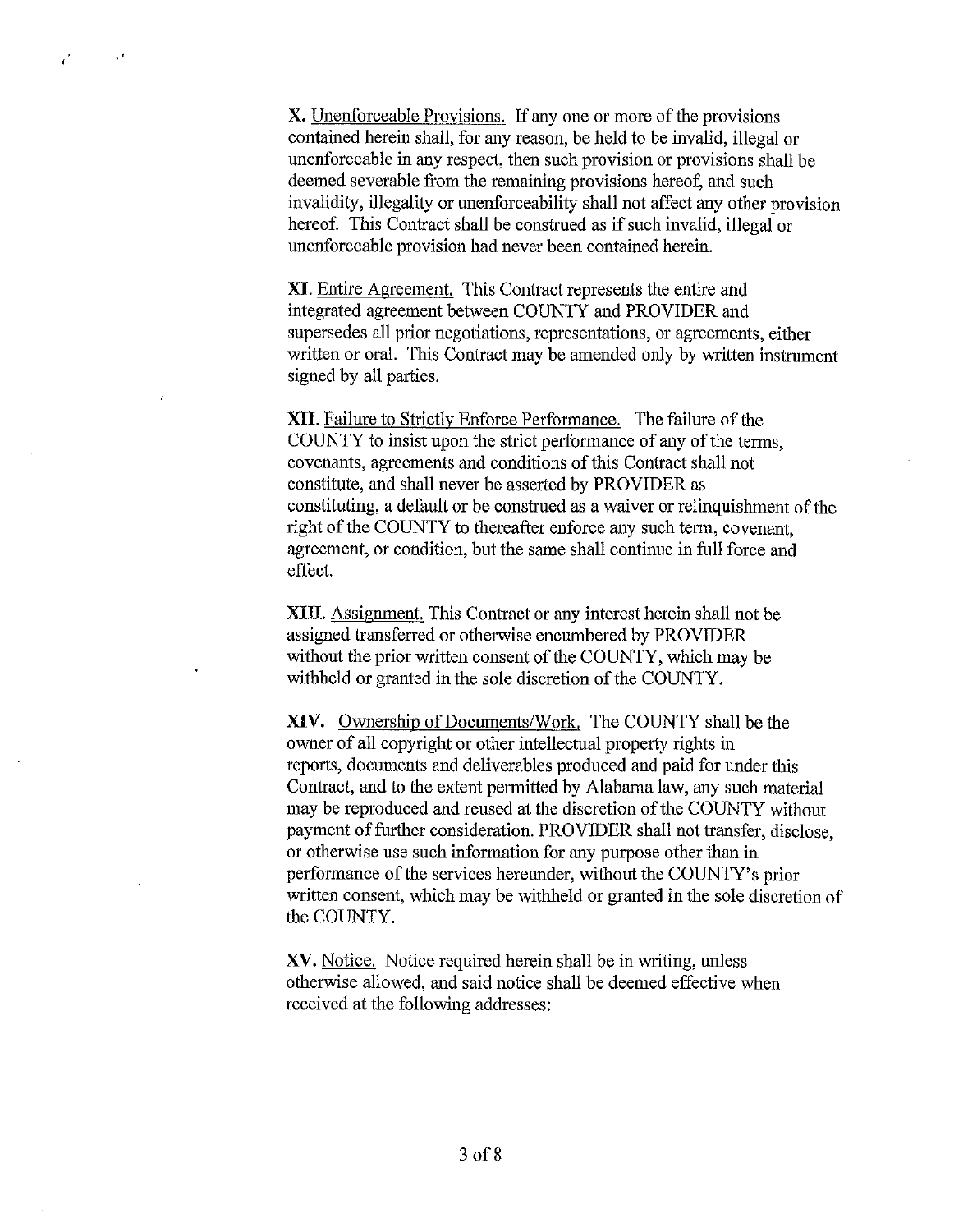| PROVIDER: | Wildlife Solutions, Inc. |  |  |
|-----------|--------------------------|--|--|
|           | P. O. Box 1735           |  |  |
|           | Fairhope, AL 36533       |  |  |
|           | ATTN: J. J. McCool       |  |  |
|           |                          |  |  |

 $\cdot$ 

 $\sim 10^4$ 

COUNTY: Baldwin County Commission c/o Chairman 312 Courthouse Square Suite 12 Bay Minette, AL 36507

**XVI.** Services to be Rendered. PROVIDER is retained by the COUNTY as a professionally qualified **contractor.** The general scope of work for the services shall include all the terms and Conditions of the **"Attachment A,"** the same being expressly incorporated herein by reference, and without limitation will encompass:

### **"Quotes for the Prescribed Burn of 77 acres within the Bon Secour Dredge Site, Bon Secour, Alabama, for the Baldwin County Commission described in Attachment A".**

A. PROVIDER will provide ongoing communications with COUNTY regarding this service, including updates, emails and etc. as requested. Additionally, PROVIDER will meet with COUNTY as needed or requested.

B. PROVIDER is responsible for the professional quality, technical accuracy, timely completion and coordination of all services furnished by or in relation to this Contract.

C. PROVIDER represents and warrants that its services shall be performed within the limits and standards provided by the COUNTY, in a manner consistent with the level of care and skill ordinarily exercised by similar providers under similar circumstances at the time the services are performed.

#### **XVII.** General Responsibilities of the COUNTY.

- A. The COUNTY shall provide reasonable notice to PROVIDER whenever the COUNTY actually observes or otherwise actually becomes aware of any development that affects the scope or time of PROVIDER's services hereunder or any defect or nonconformance in the work of PROVIDER.
- B. The COUNTY shall pay to PROVIDER the compensation as, and subject to the terms set out below.

 $\label{eq:2.1} \frac{1}{2\pi}\left(\frac{1}{2}\left(\frac{1}{2}\right)^2-\frac{1}{2}\left(\frac{1}{2}\right)^2\right)=\frac{1}{2\pi}\left(\frac{1}{2}\left(\frac{1}{2}\right)^2-\frac{1}{2}\left(\frac{1}{2}\right)^2\right)=\frac{1}{2\pi}\left(\frac{1}{2}\right)^2.$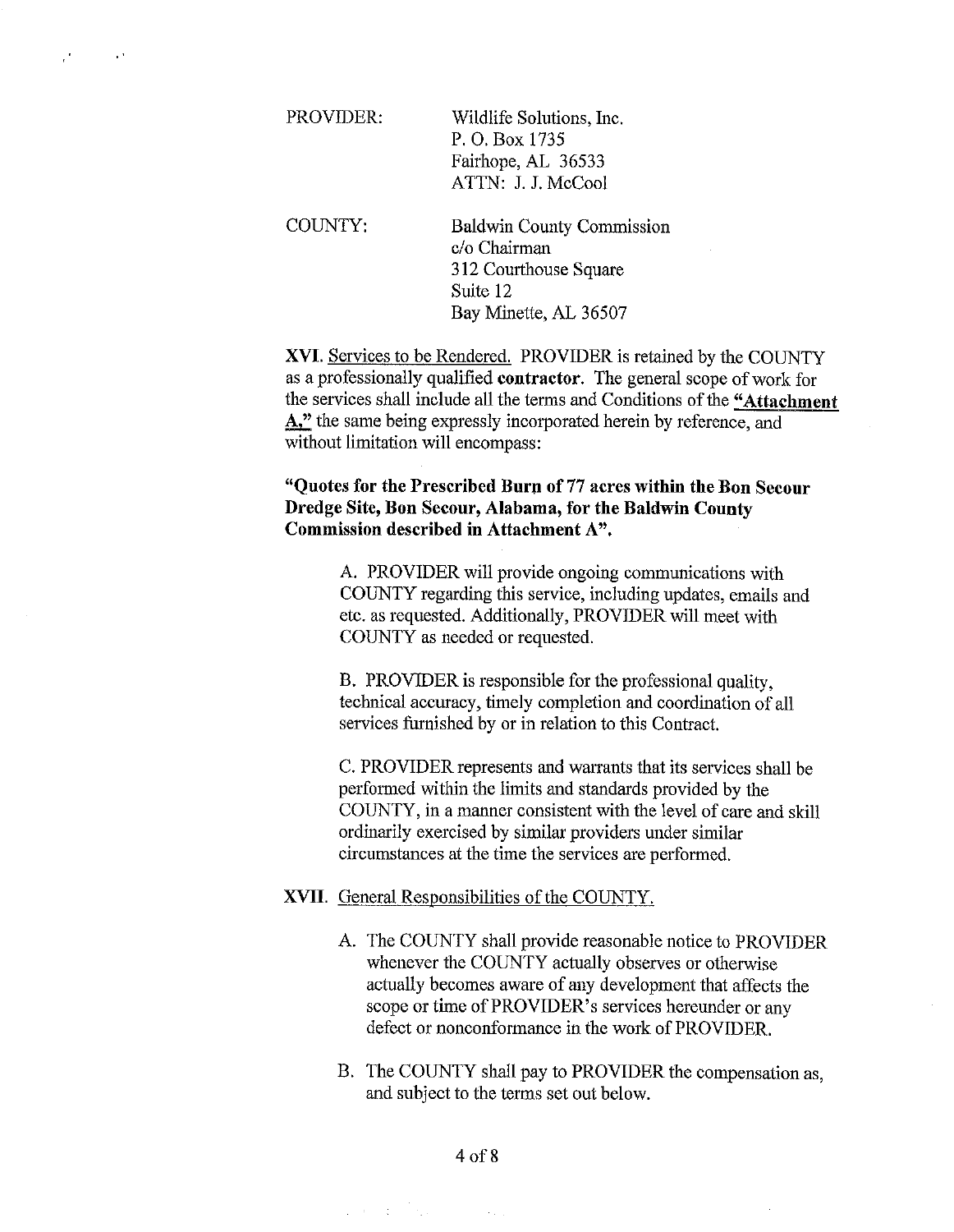**XVIII.** Termination of Services. The COUNTY or PROVIDER may terminate this Contract, with or without cause or reason, by giving ten  $(10)$ days written notice of such to the other party. Upon receipt of such notices, PROVIDER shall discontinue its work to the extent specified in the notice.

 $\mathbf{A}$ 

 $\mathbf{r}$ 

In the event of termination, the COUNTY shall pay PROVIDER for all services satisfactorily rendered, and for any expenses deemed by COUNTY to be a reimbursable expense incurred pursuant to this Contract and prior to the date of termination.

XIX. Compensation Limited. The compensation to be paid to the PROVIDER shall be the full compensation for all work performed by PROVIDER under this Contract. Any and all additional expenditures or expenses of PROVIDER, not listed in full within this Contract, shall not be considered as a part of this Contract and shall not be demanded by PROVIDER or paid by COUNTY.

XX. Direct Expenses. Compensation to PROVIDER for work shall be **\$9,548.00.** Said compensation shall be all inclusive, including without limitation, reimbursement of *all* cost, incidentals and operating expense associated with those directly engaged in performance of the requested services

**XXI.** Method of Payment. PROVIDER shall submit invoices to the COUNTY for payment for work performed. Such invoice shall be accompanied by a detailed account of compensation to be paid PROVIDER.

Payment shall be made by the COUNTY within thirty (30) days of the approval of the invoice submitted by the PROVIDER. The COUNTY agrees to review and approve invoices submitted for payment in a timely manner.

**XXII.** Effective and Termination Dates. This Contract shall be effective upon full execution with work beginning on November I, 2021 and shall terminate upon either the expiration date of April 30, 2022, or upon written notification thereof received by either party within the required ten (10) day period. Nothing herein stated shall prohibit the parties from otherwise terminating this Contract according to the provisions herein.]

**XXIII.** Force Majeure. The Parties hereto shall incur no liability to the other if perfonnance becomes impossible or impracticable by reason of an event or effect that the parties could neither have anticipated nor controlled. This allowance shall include both an act of nature and acts of third parties. Any costs that would otherwise be incurred and/or necessitated by the provisions herein shall be alleviated for either party by such event or effect.

and the state of the state of the

the control of the control of the control of the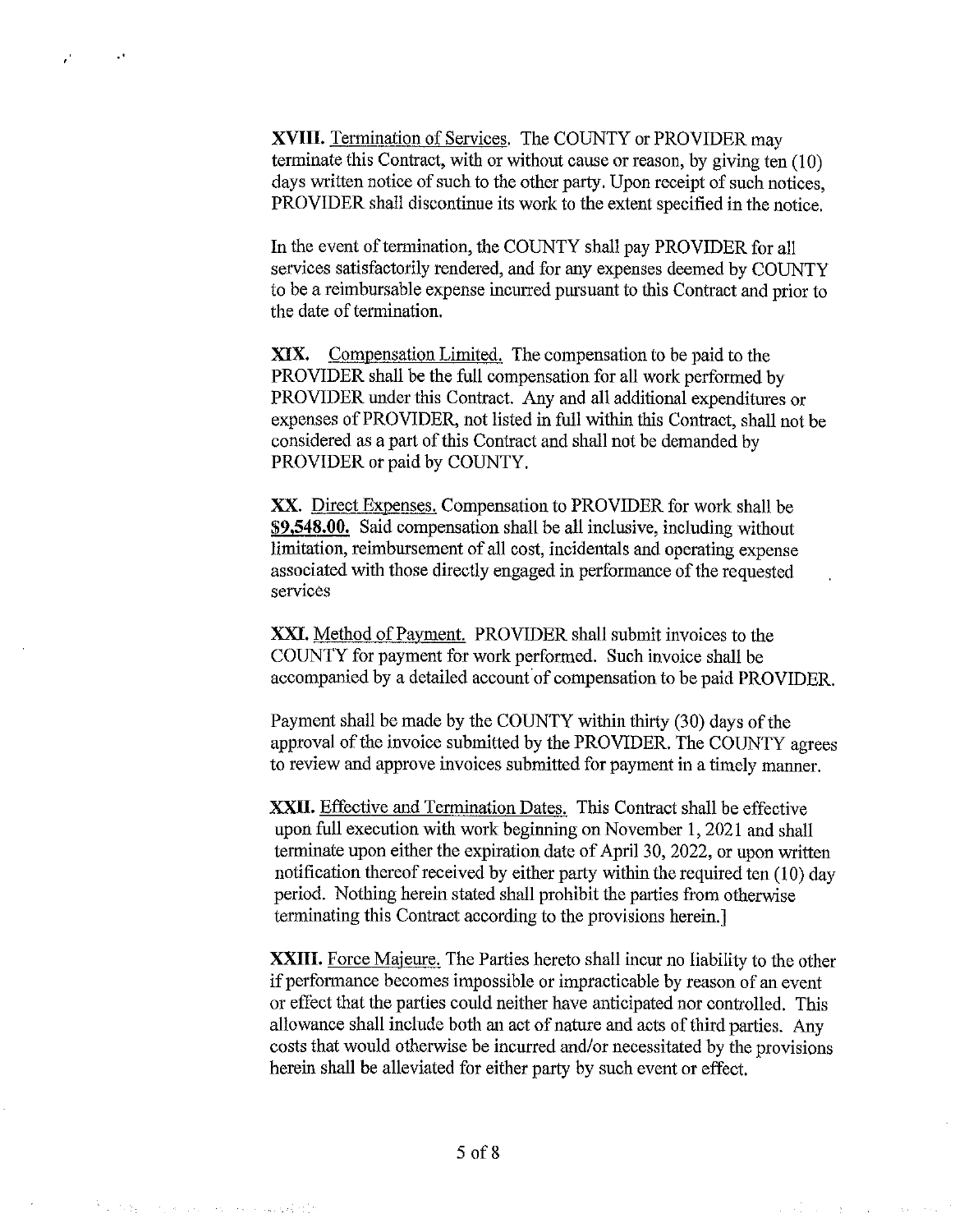XXIV. Indemnification. To the fullest extent allowed by law, Provider shall indemnify, defend and hold County, and its Commissioners, affiliates, employees, agents, and representatives (collectively "County") harmless from and against any and all claims, demands, liabilities, damages, losses, judgments, costs, and expenses including, without limitations, attorneys' fees, and costs, for any and all personal injury (including death) and property damage of any kind or nature whatsoever, incurred by, asserted against, or imposed upon County, as a result of or in any manner related to provision of services hereunder, or any act or omission, by Provider. Contractor shall provide the COUNTY with proof of general liability coverage including the COUNTY as an additional insured. This indemnification shall survive the expiration or termination of this Contract.

 $\mathbf{v}^{\star}$ 

Î,

 $\{x_{1}^{2},x_{2}^{2},\ldots,x_{n}^{2}\}$ 

XXV. Number of Originals. This Contract shall be executed with three (3) originals, each of which are equally valid as an original.

**XXVI:** Governing Law: This Contract in all respects, including without limitation its formation, validity, construction, enforceability and available remedies, shall be governed by the laws of the State of Alabama, without regard to Alabama conflict of law principles.

**XXVII:** Insurance: Prior to performing services pursuant to this Contract, Provider shall carry, with insurers satisfactory to County, throughout the term of hereof, Auto Liability Insurance, including owned, hired and non-owned vehicles, with limits of not less than \$1,000,000, combined single limit, for both bodily injury liability and property damage liability each occurrence; Commercial General Liability Insurance, including all contractual liability hereunder, with limits not less than \$1,000,000, combined single limit, for both bodily injury liability and property damage liability each occurrence; and Worker's Compensation Insurance, meeting the statutory limits of the State of Alabama and Employer's Liability Insurance fully covering all employees and supervisors participating in the work at the subject property site. All liability insurance shall name the County as an additional insured. Prior to commencing operations hereunder, a Certificate of Insurance evidencing such coverage, satisfactory to County, shall be furnished to County, which shall specifically state that such insurance shall provide for at least ten (10) days' notice to County in the event of cancellation, termination or any change in such insurance policies. The worker's compensation certificate shall bear an endorsement clearly evidencing a waiver of the right of subrogation against County and County Representatives. Should Provider fail to furnish current evidence upon demand of any insurance required hereunder, or in the event of cancellation, termination or change in any such insurance, County may, at its option, suspend this Contract until insurance is obtained, terminate this Contract immediately without further action, or hold Provider in material default and pursue any and all remedies available.

standing a program of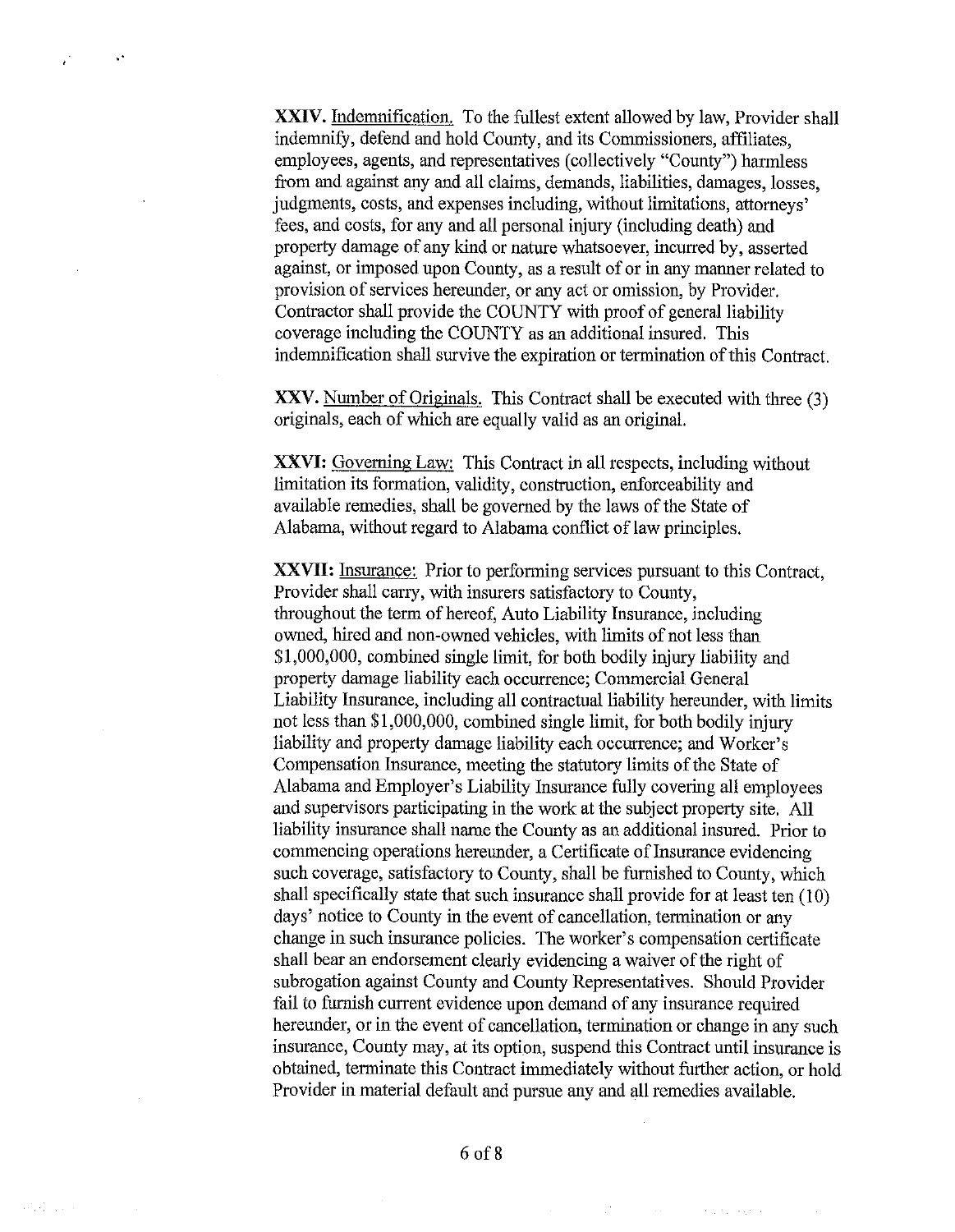IN WITNESS WHEREOF, the parties hereto have executed this Contract on the last day of execution by the COUNTY as written below.

TY  $\frac{19}{19}$ <br> $\frac{1}{10}$   $\frac{1}{10}$   $\frac{1}{10}$   $\frac{1}{10}$  . I  $\frac{1}{10}$  (Date VAYNE DYESS, Date E.BALL

ATTEST:

County Administrator

State of Alabama )

County of Baldwin I,  $\uparrow$   $\uparrow$   $\uparrow$   $\uparrow$   $\uparrow$   $\uparrow$   $\uparrow$   $\uparrow$   $\uparrow$   $\uparrow$   $\uparrow$   $\downarrow$   $\uparrow$   $\downarrow$   $\uparrow$   $\downarrow$   $\uparrow$   $\downarrow$   $\uparrow$   $\downarrow$   $\uparrow$   $\downarrow$   $\uparrow$   $\downarrow$   $\uparrow$   $\downarrow$   $\downarrow$   $\downarrow$   $\downarrow$   $\downarrow$   $\downarrow$   $\downarrow$   $\downarrow$   $\downarrow$   $\downarrow$   $\downarrow$   $\$ State, hereby certify that, <del>Joe Davis, II</del>, whose name as Chairman of Baldwin County Commission, and Wayne Dyess, whose hame as County Administrator, are known to me, acknowledged before me on this day that, being informed of the contents of the Contract for Professional and Construction Services, they, as such officers and with full authority, executed same knowingly and with full authority to do so on behalf of said Commission.

GIVEN under my hand and seal on this the  $\frac{\mathcal{L}}{\mathcal{L}}$ day of



## NotarWP Commission Expires:  $Mv$  Con $\Omega$ Ruernber $\Omega$ 39 $\Omega$ 984

### **SIGNATURE PAGE AND NOTARY PAGE TO FOLLOW**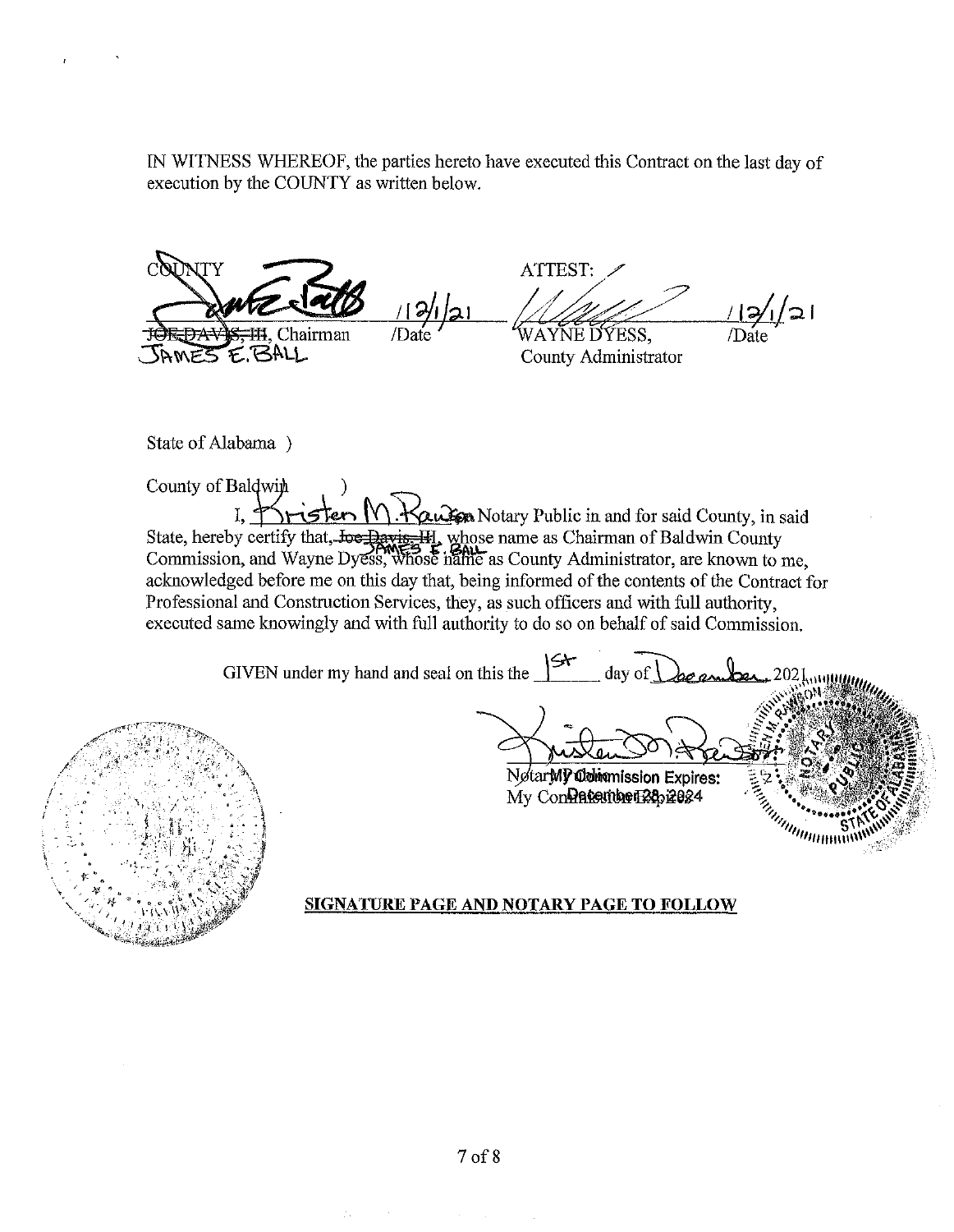PROVIDER:

,,

 $\ell^*$ 

*Wildlife Solutions, Inc.* 

State of Alabama)

County of Baldwin ) .

Baldwin)<br>I,  $\mathcal{U}(\mathcal{C})$  Complex Notary Public in and for said County and State, hereby I. IT *COMPY* Notary Public in and for said County and State, hereby<br>certify that <del>2. 3. MCC 00</del> as <u>OWMPY</u> of Wildlife Solutions, Inc., whose name is signed to the foregoing in that capacity, and who is known to me, acknowledged before me on this day that, being informed of the contents of the Contract for Professional and Construction Services, he executed the same voluntarily on the day the same bears date for and as an act of said Wildlife Solutions, Inc.

GIVEN under my hand and seal on this the  $\frac{1}{10}$  day of  $\sqrt{N}$  .  $\frac{1}{10}$  .



ublic Notary E

My Commission Expires 3.28.2022